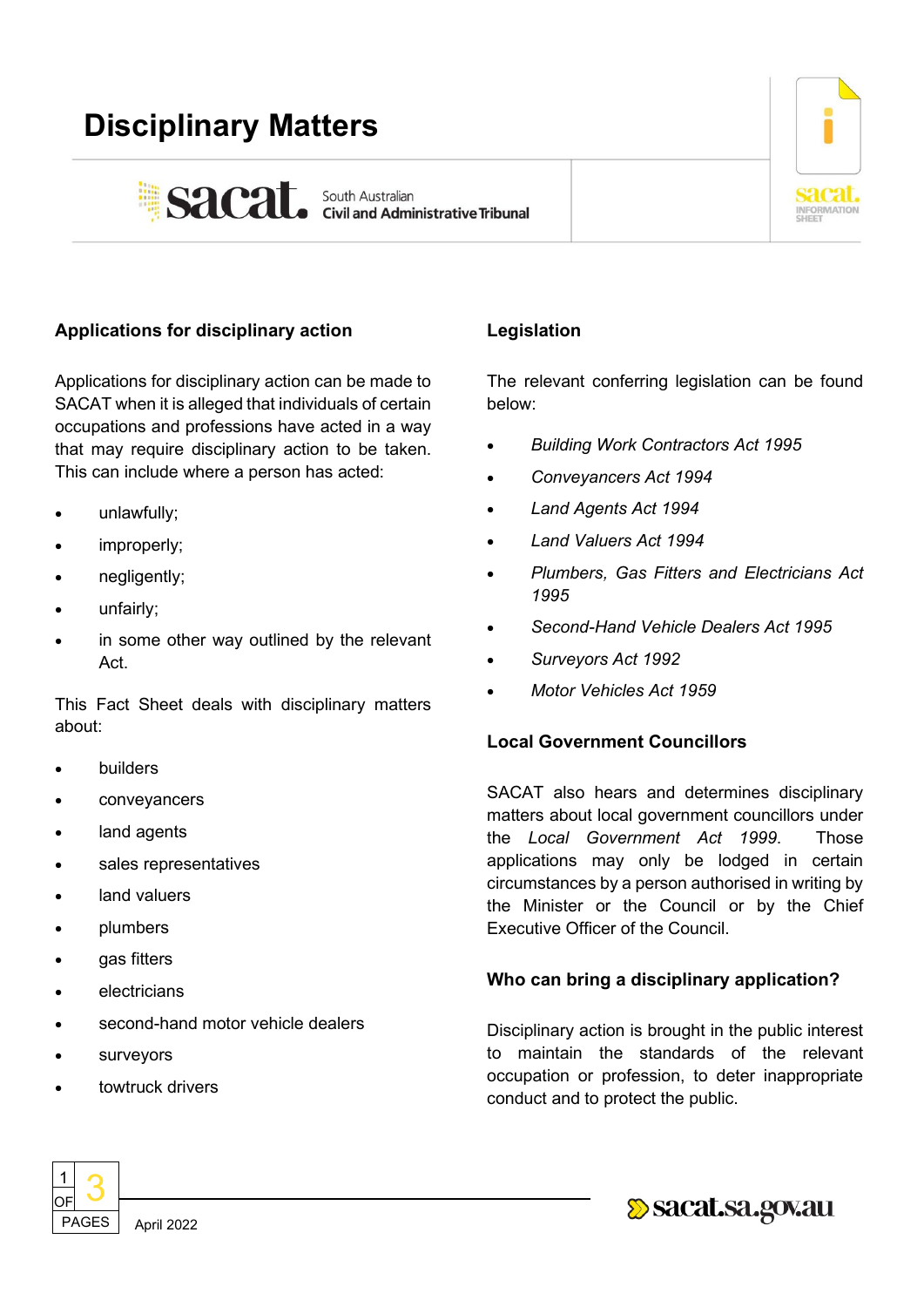Depending on the relevant Act, disciplinary proceedings are usually brought by the relevant regulatory authority, for example the Commissioner for Consumer Affairs, or professional body, like the Institution of Surveyors. Those entities have dedicated resources to investigate complaints and, if necessary, bring disciplinary action against an individual at the Tribunal in the public interest.

Members of the public can also make an application directly to the Tribunal if they think a person of an occupation or profession listed above has acted in a way that constitutes grounds for disciplinary action. However, such action is not brought to compensate consumers but to protect the public.

#### **What is involved in a disciplinary matter?**

Where an application for disciplinary action has been made to the Tribunal, the applicant must be able to:

- identify the legislative provision they wish to rely on;
- state and describe the conduct said to justify the disciplinary findings, and identify the relevant legislative provisions relied upon;
- identify the facts, acts or omissions alleged to constitute the conduct that justifies disciplinary action;
- provide any supporting documents; and
- pay any relevant application fees.

Disciplinary matters are adversarial proceedings and require the participation of both the applicant and respondent to put forward their version of the facts and applicable law before the Tribunal. The parties may need to call witnesses (including



expert witnesses) and provide documents to prove or defend the allegations.

The applicant has an obligation to prove the allegations against the person they are bringing a disciplinary action against, this is known as the "onus of proof". The allegations must be proved by the applicant on the balance of probabilities.

### **Do I need to be legally represented?**

Parties do not need to be legally represented in SACAT, but it can be helpful to seek legal advice before instituting or defending disciplinary proceedings. Various organisations in South Australia provide free legal advice or assistance. Find out more about legal representation at SACAT on our webpage, [Preparing for a hearing.](https://www.sacat.sa.gov.au/applications-and-hearings/hearings/preparing-for-a-hearing)

#### **Can costs be awarded against a party?**

Yes, because the proceedings are adversarial and one or the other party may be legally represented. At the end of the proceedings, depending on the outcome, the Tribunal may order one party to pay the other party's legal and other costs related to the proceedings.

### **Process for disciplinary matters**

Once an application has been made, and any relevant fee has been paid, SACAT will provide a copy of the application, and any documents provided in support, to the person who is the subject of the application.

Within 21 days of receiving a copy of the application, the person must provide a response to SACAT.

SACAT will schedule a directions hearing shortly after the application is received. The directions